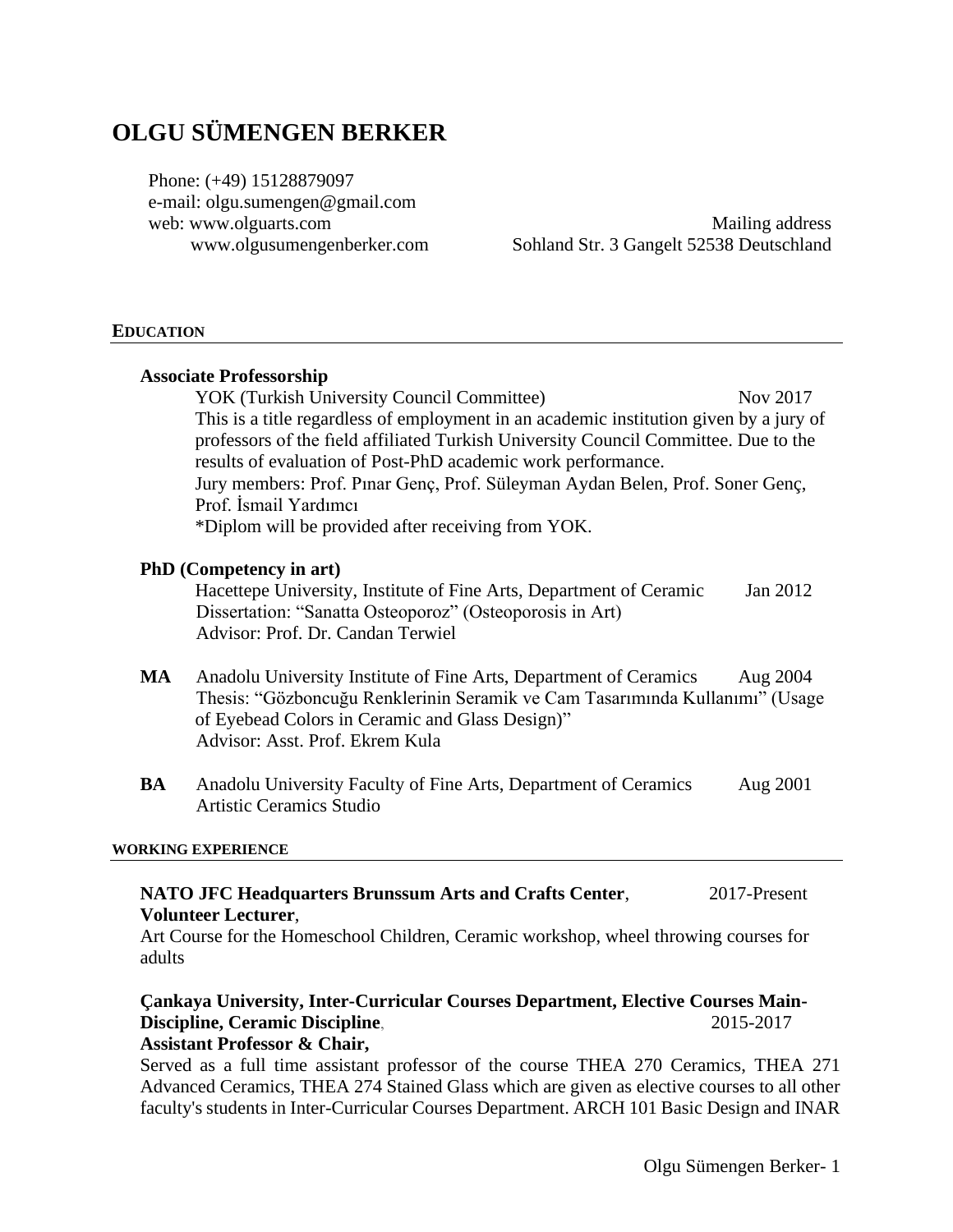144 Visual Expressions, INAR 388 Innovative Materials And Methods in Abstract Creations in Faculty of Architecture, Department of Interior Architecture.

As a part of a teaching team and individually created powerful and compelling curricula for interior architecture students to promote an open and interactive studio environment for enhanced learning in the art area.

Drafted and graded design submissions and evaluated student performances, assignments and studio work.

As a Chair of the Inter-Curricular Courses Department, Elective Courses, Ceramic Discipline responsible for planning the weekly schedules of the 15 part time lecturers and average of 40 different courses and administrative issues.

## **Çankaya University, Faculty of Architecture, Department of Interior Architecture**, **Assistant Professor,** 2013-2015

Served as a full time assistant professor of the course THEA 270 Ceramics which are given as elective courses to all other faculty's students in Inter-Curricular Courses Department. INAR 405 Research in Interior Architecture, ARCH 101 Basic Design in Faculty of Architecture, Department of Interior Architecture.

Chair of the Fine Arts Unit of Inter-Curricular Courses Department

As an Architecture Faculty member participated in most of the activities such as open days, Carrier planning days for the high school students. Act as a jury member in competitions ran by the faculty and departments.

Gave seminars and workshops for all the faculty students to enrich their artistic perspective on design projects.

## **Çankaya University, Inter-Curricular Courses Department, Elective Courses Main-Discipline, Ceramic Discipline**, 2011-2013

## **Lecturer & Chair,**

Served as a full time lecturer of the course THEA 271 Advanced Ceramics and THEA 270 Ceramics which are given as an elective courses to all the other faculty's students.

Planned and implemented an inspiring curriculum that effectively introduced students to the world of art.

As the Chair of the unit Set up three art studios (Ceramic Studio, Stained Glass Studio, Painting Studio) for the newly moved campus of the university. As well as managing the planning the weekly schedules of the 15 part time lecturers and average of 40 different courses and involving in administrative issues.

At 2012 starting from fall term joined the team of lecturers of the course as an adjacent lecturer ARCH 101 Basic Design course was given in the Faculty of Architecture Interior Architecture and Architecture Departments.

Continually offered a variety of teaching methods and curricular developments in order to support student's artistic perspectives in architectural basis.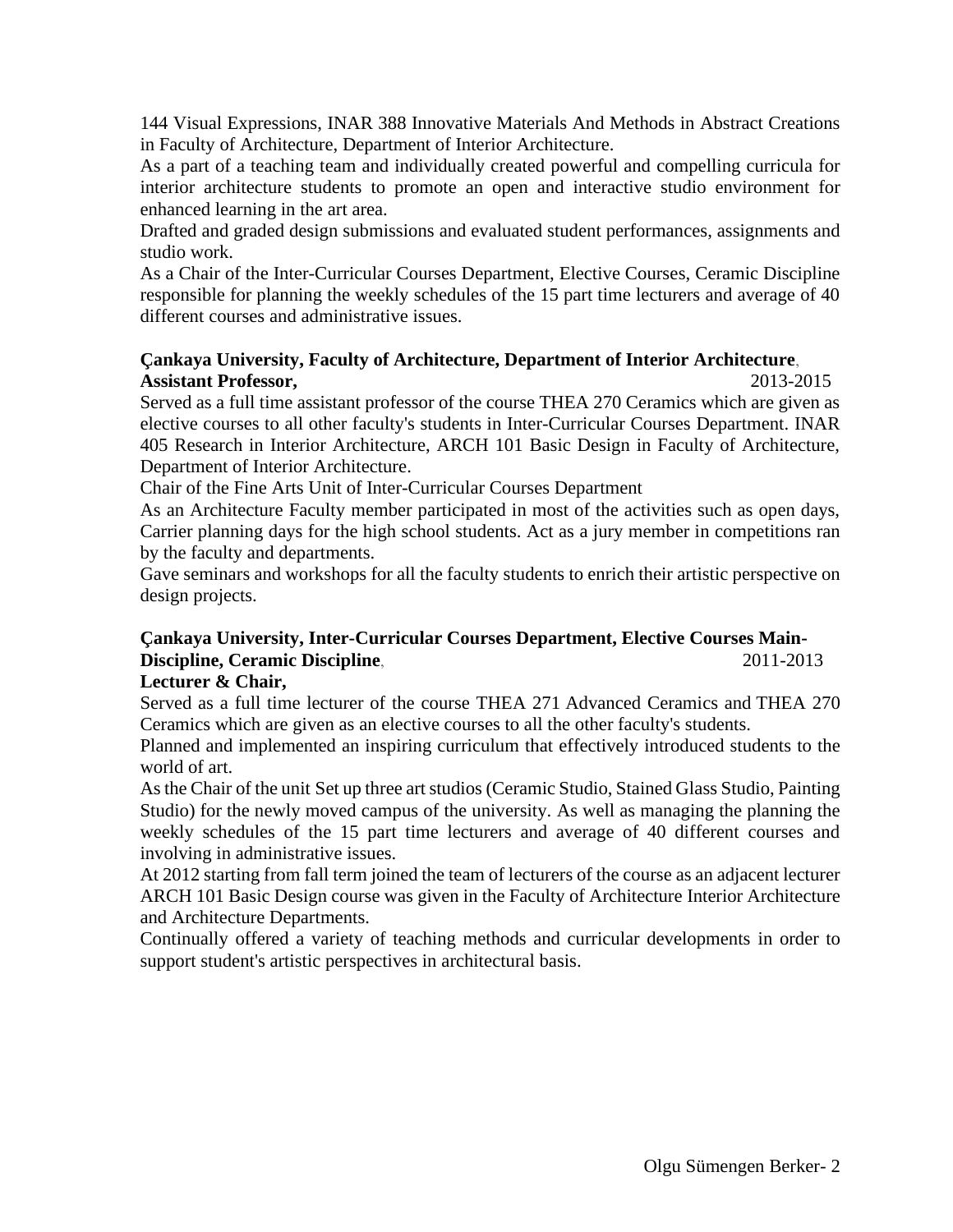## **Çankaya University, Inter-Curricular Courses Department, Elective Courses Main-Discipline, Ceramic Discipline**, 2004-2011

#### **Specialist,**

Served as a full time specialist (in the role of teaching assistant or co-lecturer) for the courses THEA 274 Stained Glass and THEA 270 Ceramics Which are given as elective courses to all other faculty's students.

Planned and implemented an inspiring curriculum that effectively introduced students to the world of art.

Continually offered a variety of teaching methods and curricular perspectives.

## **Afyonkocatepe University, Faculty of Fine Arts, Department of Ceramic**, 2002-2004 **Research Assistant,**

Assisted Ceramic Technology Course and Methods of Ceramic Glazing and Firing Courses for 1st Year students.

Assisted the professor of the course to create powerful and compelling curricula for ceramic students to promote an open and interactive studio environment for enhanced learning.

Drafted and graded exam papers and evaluated student performances, assignments and classwork to assist the professor.

Organized lectures and workshops given by the invited outstanding professors and artists in the field.

Since the faculty and department's establishment process, worked with a team of lecturers to research and develop new learning material and curriculum for students.

Involved in ordering and buying process of the tools and equipment needed to develop the facilities and opportunities for the studio environment.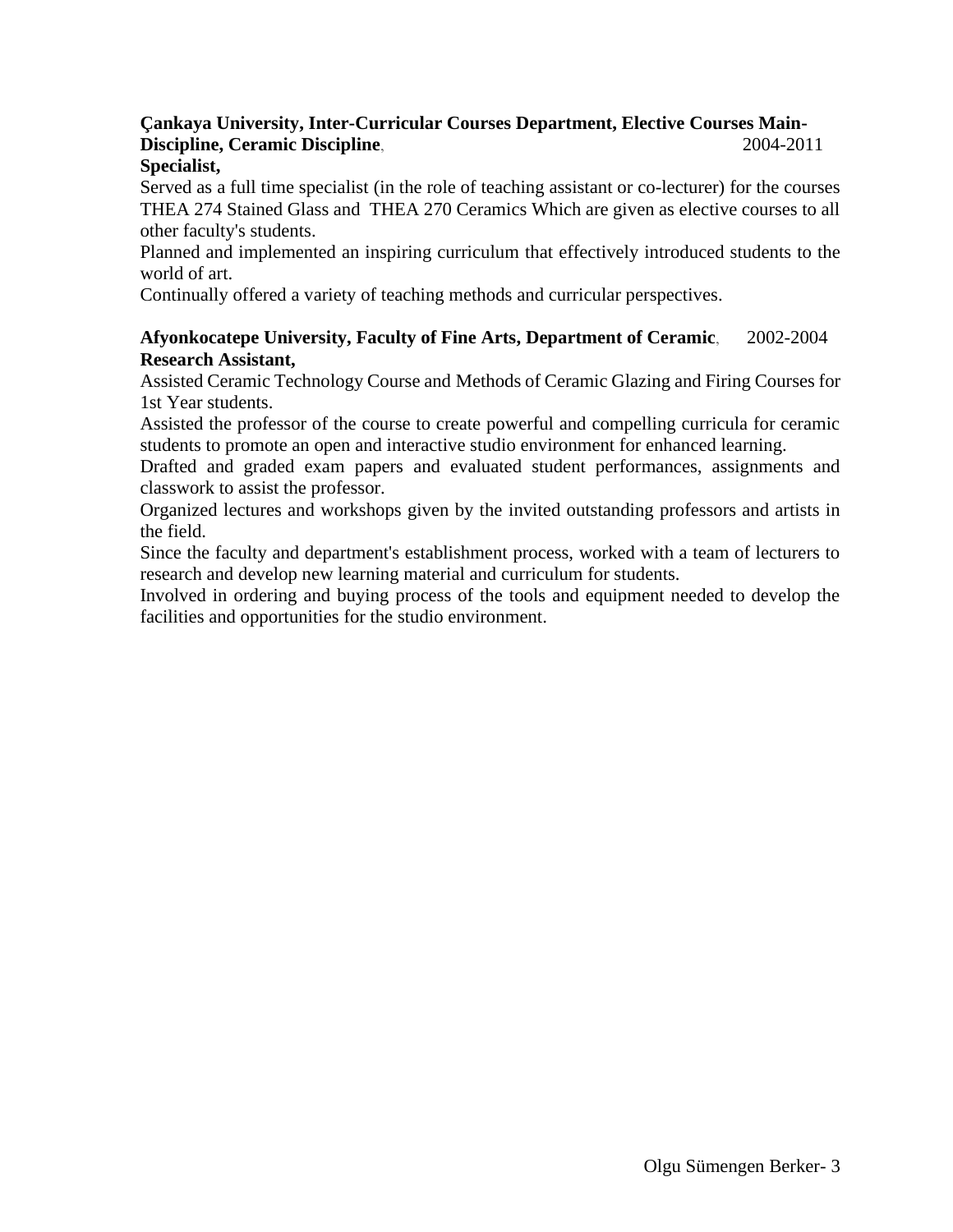| <b>Cankaya University, Ankara, Turkey</b>                                                          | Sep 2012 to Jul 2017 |  |  |  |
|----------------------------------------------------------------------------------------------------|----------------------|--|--|--|
| Assistant Professor, Faculty of Architecture, Department of Interior Architecture                  |                      |  |  |  |
| <b>ARCH 101 Basic Design /INAR 101 Basic Design</b>                                                |                      |  |  |  |
| An undergraduate course for architecture and interior architecture department                      |                      |  |  |  |
| students in the first year averaging 80 students per semester, 3 hours of theory 7 hours           |                      |  |  |  |
| studio 8 credit in total covering the following topics:                                            |                      |  |  |  |
| Basics of design, principles and elements of design, application of the design subjects            |                      |  |  |  |
| orientated requirements of interior design                                                         |                      |  |  |  |
| Developed subject specified assignments for 1-2 week of duration<br>$\bullet$                      |                      |  |  |  |
| Revised the syllabus to meet accreditation standards<br>$\bullet$                                  |                      |  |  |  |
| Coordinated grading and studio critics with a team of professors and lecturers each<br>$\bullet$   |                      |  |  |  |
| per 10 students.                                                                                   |                      |  |  |  |
| The role and support for students learning is to make them have the artistic approach<br>$\bullet$ |                      |  |  |  |
| <b>Çankaya University, Ankara, Turkey</b>                                                          | Feb 2017 to Jul 2017 |  |  |  |
| Assistant Professor, Faculty of Architecture, Department of Interior Architecture                  |                      |  |  |  |
| <b>INAR 102 Rasic Desion</b>                                                                       |                      |  |  |  |

**INAR 102 Basic Design** 

An undergraduate course for interior architecture department students in the first year averaging 50 students per semester, 3 hours of theory 7 hours studio 8 credit in total covering the following topics:

- Basics of design, principles and elements of design, application of the design subjects orientated requirements of interior design
- Developed subject specified assignments for 1-2 week of duration
- Revised the syllabus to meet accreditation standards
- Coordinated grading and studio critics with a team of professors and lecturers each per 10 students.
- The role and support for students learning is to make them have the artistic approach

#### **Cankaya University, Ankara, Turkey Feb 2015 to Jul 2017**

**Assistant Professor**, Faculty of Architecture, Department of Interior Architecture

## **INAR 144 Visual Expressions**

An undergraduate course for interior architecture department students in the first year averaging 50 students per semester, 2 hours of theory 2 hours studio 3 credit in total covering the following topics: Free hand drawing, perspective drawing, color and rendering

- Developed subject specified assignments for a weekly studio time duration
- Field trips to develop perspective drawing skills
- Coordinated grading and studio critics with a team of 2 professors or lecturers

## **Cankaya University**, Ankara, Turkey summer school 2014

**Assistant Professor**, Faculty of Architecture, Department of Interior Architecture **INAR 405 Research in Interior Architecture**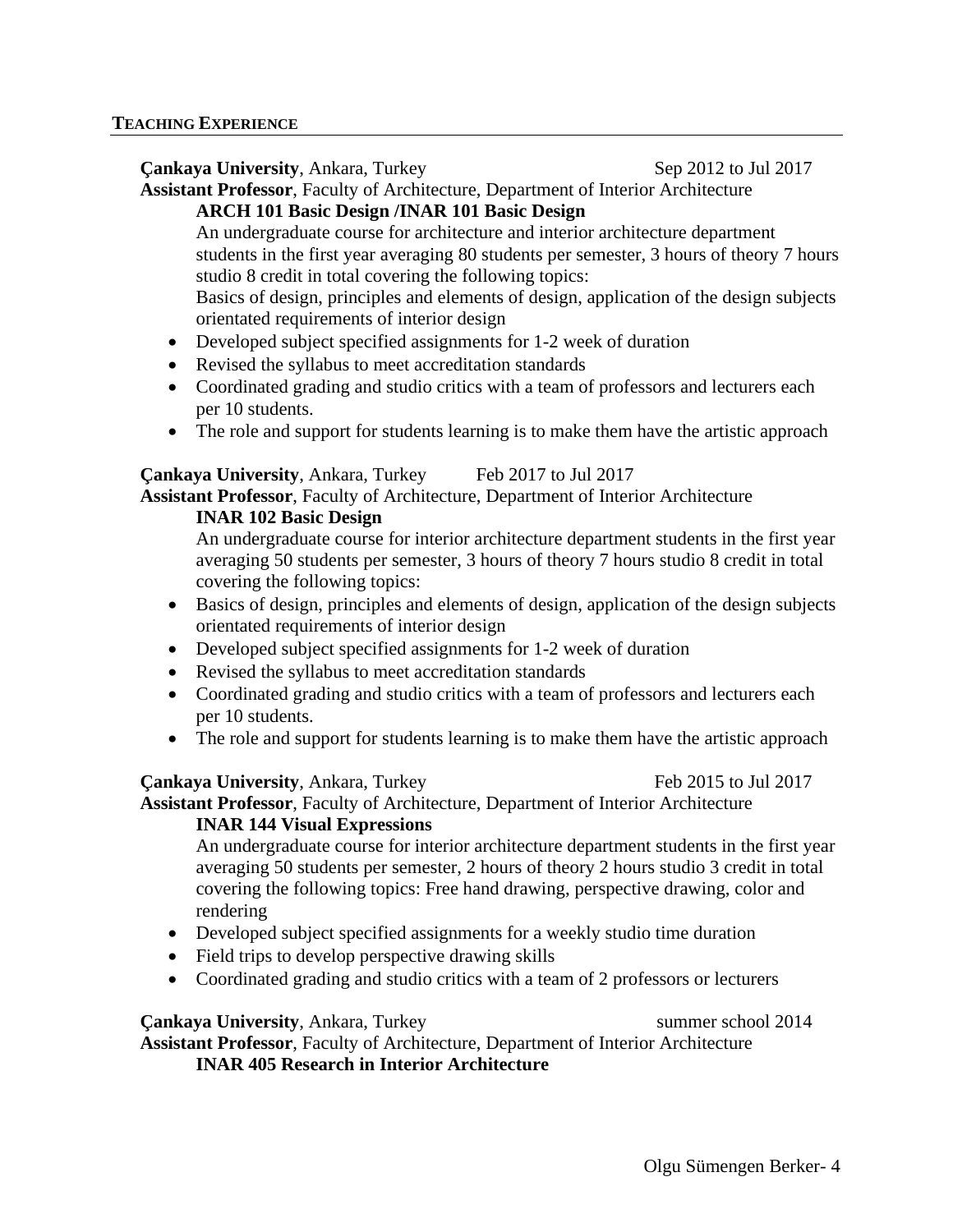An undergraduate course for interior architecture department students in the fourth year averaging 10 students per semester, 3 hours of theory 3 credit in total covering the following topics: How to write a research paper or report

- Revised the syllabus to meet accreditation standards
- Review the papers and supervise the students work on the specific research subject

#### **Cankaya University**, Ankara, Turkey Sep 2004 to Jul 2017

**Assistant Professor**, **Lecturer, Specialist (in the role of teaching assistant)** Inter-Curricular Courses Department, Elective Courses, Ceramic Discipline

### **THEA 270 Ceramics**

An undergraduate elective course for all departments of the university and for all years 20 to 30 students per semester, 3 hours of studio 3 credit in total covering the following topics: Basic sculpting and building methods of ceramic clay, drying process, glazing and decorating technics, firing a piece via electrical kiln, preparing the finished work for the student exhibition.

- Revised the syllabus during the years according to the propensity of the students
- Students are supposed to see at least one art exhibition during the semester and write and submit their interpretations as a report

#### **Cankaya University**, Ankara, Turkey Sep 2012 to Feb 2016

**Assistant Professor**, **Lecturer,**Inter-Curricular Courses Department, Elective Courses, Ceramic Discipline

#### **THEA 271 Advanced Ceramics**

an undergraduate elective course for all departments of the university and for all years 10 to 20 students per semester, 3 hours of studio 3 credit in total covering the following topics: Basic wheel throwing technics, drying process, glazing and decorating technics, firing a piece via electrical kiln. Basic materials and skills for over-glaze low fired decorating technics.

- Revised the syllabus during the years according to the propensity of the students
- Students are supposed to see at least one art exhibition during the semester and write and submit their interpretations as a report
- Ceramic 270 is a pre-requisite for this course.

#### **Cankaya University, Ankara, Turkey Sep 2004 to Jul 2017**

**Assistant Professor**, **Lecturer, Specialist (in the role of teaching assistant)** Inter-Curricular Courses Department, Elective Courses, Ceramic Discipline

## **THEA 274 Stained Glass**

An undergraduate elective course for all departments of the university and for all years 20 to 30 students per semester, 3 hours of studio 3 credit in total covering the following topics: Basic knowledge about stained glass and its types such as lead, tiffany, plaster. Presenting domestic and traditional Anatolian stained glass technic "Camalti" (backside painting technic) and early and contemporary examples. Applications vary by different terms.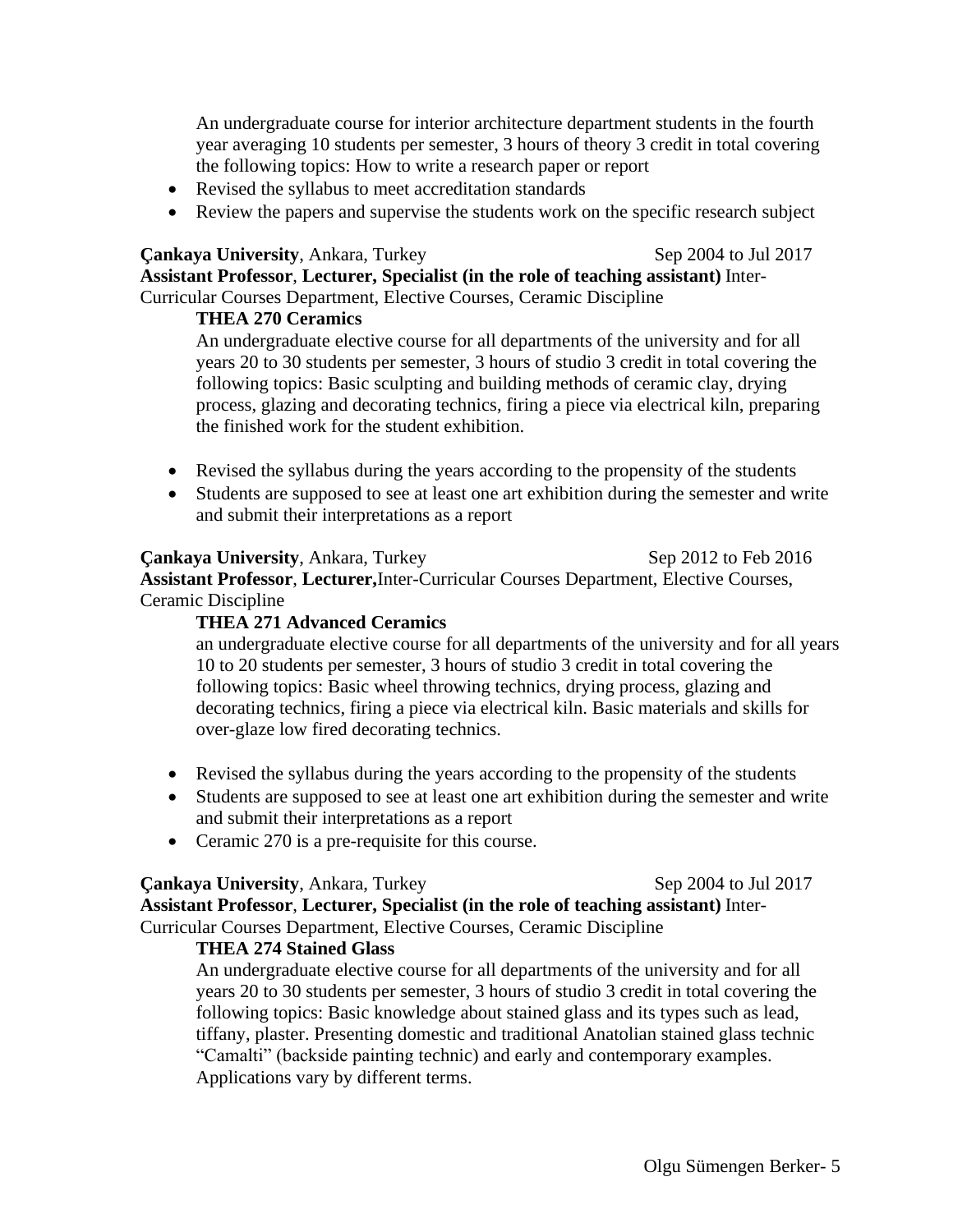- Revised the syllabus during the years according to the propensity of the students
- Students are supposed to see at least one art exhibition during the semester and write and submit their interpretations as a report

**Afyonkocatepe University, Afyonkocatepe, Turkey Sep 2002 to Jul 2004 Research Assistant (in the role of teaching assistant)** Faculty of Fine Arts, Department of **Ceramics** (Under the Supervision of Prof. Dr. Munevver Caki)

Seramik Teknolojisi (Ceramic Technology) An undergraduate course for first year students 20 to 30 students per semester, covering the following topics: Introduction to Basic Chemistry, raw materials for glaze and clay bodies, characteristics of the raw materials, introduction to clay and glaze receipes.

- Checking classwork, preparing chemistry labs for weekly schedules
- Checking the term reports, following and involving with the students' work during the non-class days of the adjunct professor.

**Afyonkocatepe University**, Afyonkocatepe, Turkey Sep 2002 to Jul 2004 **Research Assistant (in the role of teaching assistant)** Faculty of Fine Arts, Department of **Ceramics** (Under the Supervision of Prof. Dr. Munevver Caki)

Seramik Sırlama ve Pişirme Yöntemleri (Methods of Ceramic Glazing and Firing) An undergraduate course for first year students 20 to 30 students per semester, covering the following topics: Basic knowledge on types of glazing and firing technics of ceramic. Application of glazing technics such as brushing, dipping, spraying. Application of firing technics such as pit-firing or sagar firing with visiting professors competent on the technics.

- Checking classwork, preparing chemistry labs for weekly schedules
- Checking the term reports, following and involving with the students' work during the non-class days of the adjunct professor.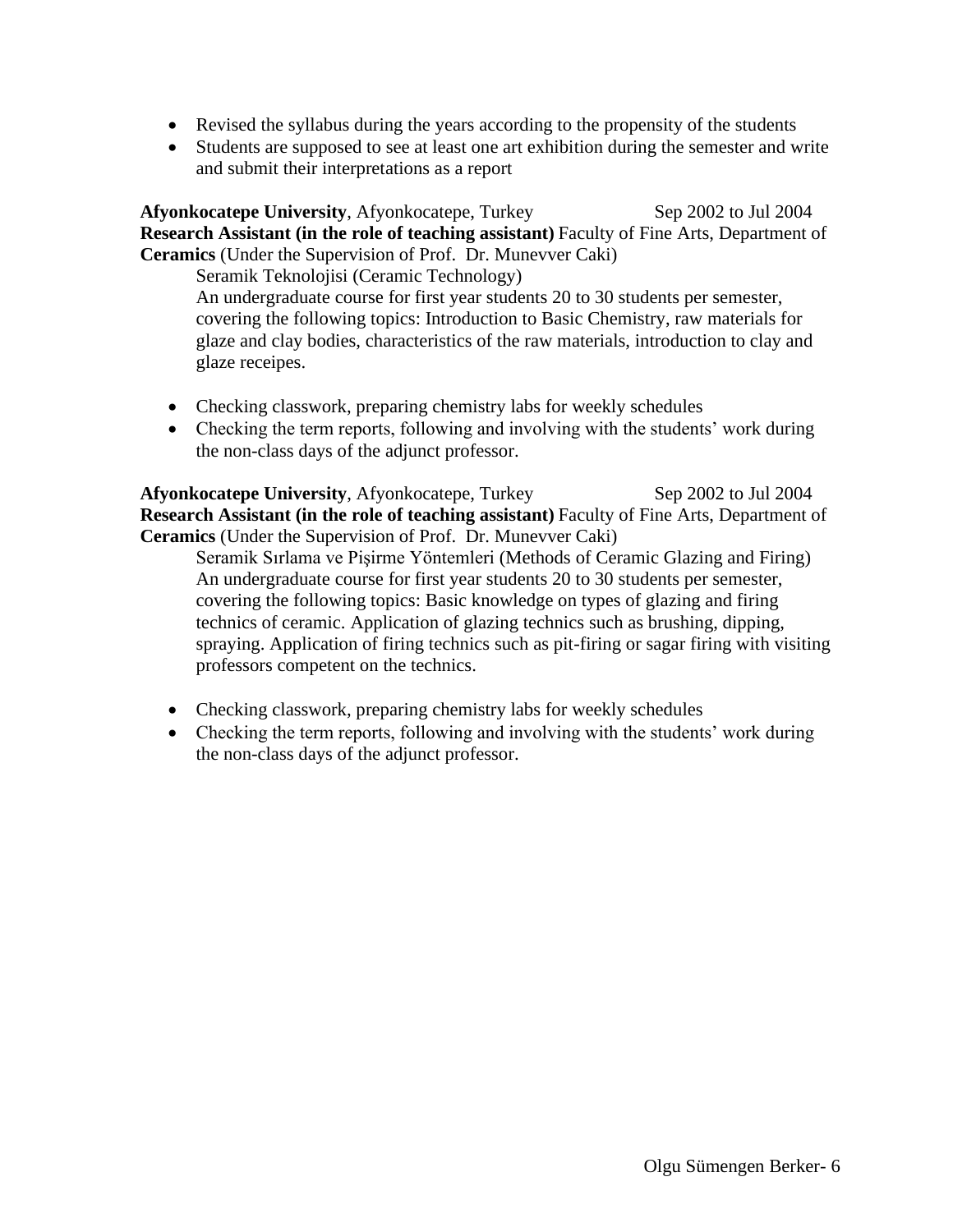#### **AWARDS**

| 71. State Ceramic Competition Success Award                     | 2012 |
|-----------------------------------------------------------------|------|
| Izmir Rotary 12th Golden Pitcher Competition Sinasi Ertan Award | 2012 |
| 68. State Ceramic Competition Jury's Special Award              | 2007 |
| T.R.T. 2. Painting and Ceramics Competition 1st award           | 2003 |
|                                                                 |      |

#### **ARTISTIC EXPERIENCE**

#### **Solo Exhibitions**

- "Frauen vom Mittelmeer", Sun of the East&Winds of the West Festival, Köln, Germany, 2018
- 8 March World Women's Day Exhibition, Çankaya University, Ankara, Turkey, 2016
- Ceramic Exhibition, Aysel Gözübüyük Art Gallery –Ankara,Turkey, 2012
- Çankaya University May Fest Ceramics exhibition, Ankara, Turkey, 2009
- Ceramic Exhibition, Sevgi Art Gallery-Ankara, Turkey, 2008
- Ceramic Exhibition, Aysel Gözübüyük Art Gallery –Ankara,Turkey, 2007
- Kadın Kadına, Lale Ataman Art Gallery –Ankara, Turkey, 2006
- Ceramic Exhibition, İş Bank Art Gallery –İzmir, Turkey, 2006
- Kadın, RD Art Gallery- Ankara,Turkey, 2005
- Ceramic Exhibition, Başak Sigorta Art Gallery-Ankara, Turkey, 2004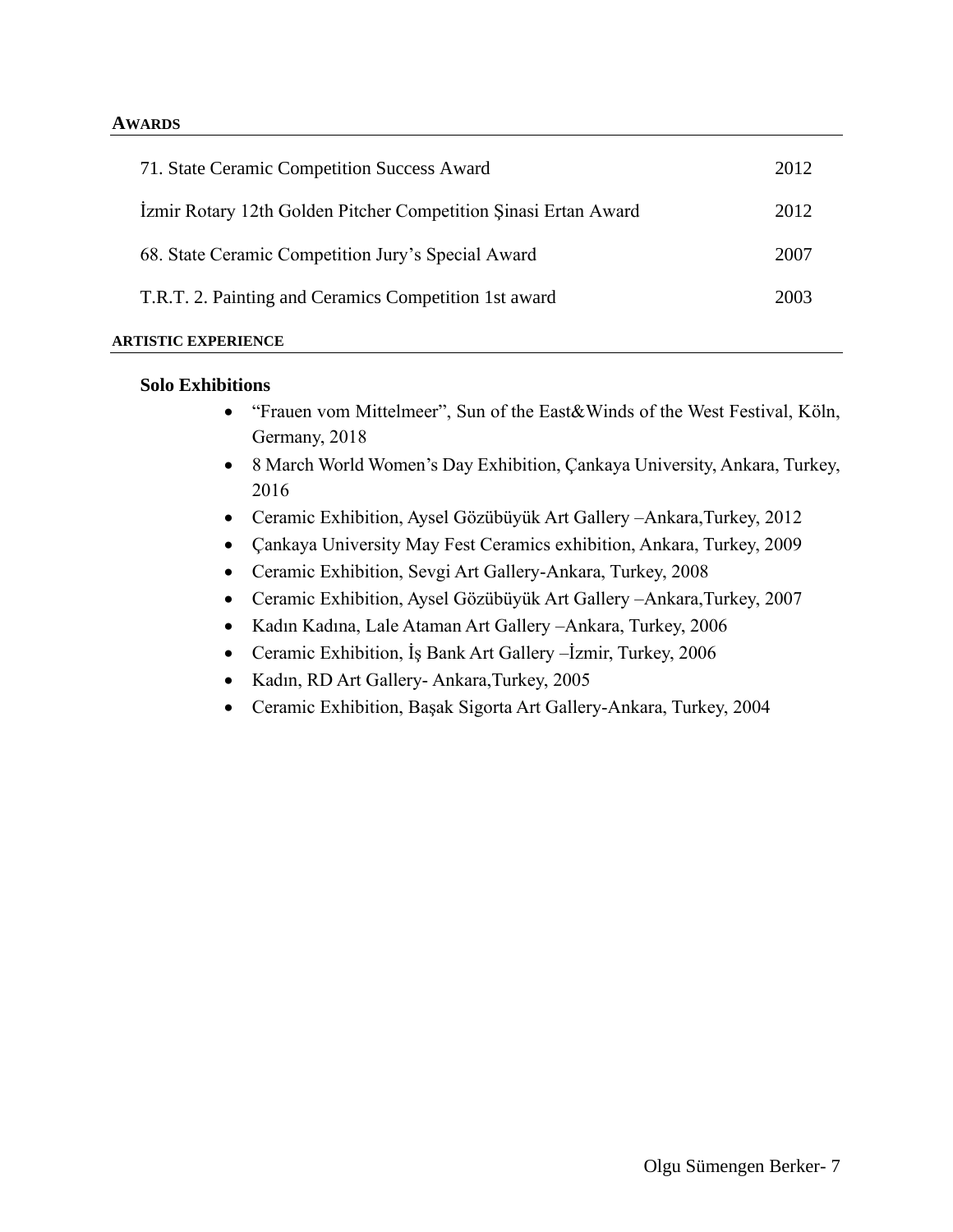## **Group&Competition Exhibitions, Art Fairs&Biennials Participations**

- Quarantine Days, Virtual Exhibition, Kani Kaya Instagram-Live, 15 April 2020
- 6th ARTANKARA, Art Fair, AG Sanat, Congresium, Ankara, Turkey, 2020
- IAAF, Art& Antique Fair/ Sanat ve Antika Fuari, Istanbul, Turkey, 2020
- NATO, JFC Brunnssum Headquarters Craft Market pottery wheel workshop & exhibition, Brunnssum, Netherlands, 2019
- Salon Des Beux Arts 2019, "Temps" Turkish Delegation Exhibition, Carrousel Du Louvre, Paris, France, 2019
- Blau&Grün Festival, Kunsthalle Lindenthal, Köln, Germany, 2019
- The 2019 "Blanc de Chine" International Ceramic Art Award Finalists Exhibition, 798 Art Zone, Beijing,China, 2019
- "Anne"/"Mother" Group Exhibition, State Fine Arts Gallery, Çanakkale, Turkey, 2019
- 5th ARTANKARA, Art Fair, AG Sanat, Congresium, Ankara, Turkey, 2019
- International Culture, Art and Society Symposium, Art Exhibition, VAN, Turkey, October 2018.
- 6th Gölcük International Symposium Opening Exhibition, Gölcük Değirmendere Campus, Kocaeli – Turkey, 2017
- Mural 2016, Let's Meet Wroclaw, Poland, 2016
- Izmir Rotary 14th Golden Pitcher Competition Exhibition-Ahmet Adnan Saygun Art Center- İzmir, Turkey 2016
- A.G. 16 Years 16 Artist New Place Exhibition, A.G. Art, Ankara, Turkey, 2015
- Tripart 19, KAV Art, Ankara, Turkey, 2015
- Young Generation Exhibition 4, KAV Young Art, Ankara, Turkey, 2015
- Summer Wind 2015, Avenue Bodrum, Ankara, Turkey, 2015
- 2nd Istanbul Ceramic Art Days, Istanbul, Turkey, 2015
- SEDER (Art Educators Association) Members Exhibition ARTANKARA Art Fair, ATO Congresium, Ankara, Turkey, 2015
- Women Artists Day/ (KadınSanatçılar Günü), Embassy of Romania, Ankara, Turkey, 2015
- SEDER (Art Educators Associaon) Members Exhibition, Lefkose Ismet Vahit Güney Exhibition Hall, North Cyprus, 2015
- 72 nd State Ceramic Competition Exhibition, Ankara/ Türkiye, 2014
- SERES'14 40x40x40 International Ceramics and Glass Exhibition, Anadolu University Library Gallery, Eskişehir, Turkey, 15-16-17 October 2014
- SERES'14 3rd International Ceramics and Glass Exhibition, Anadolu University Library Gallery, Eskişehir, Turkey, 15-16-17 October 2014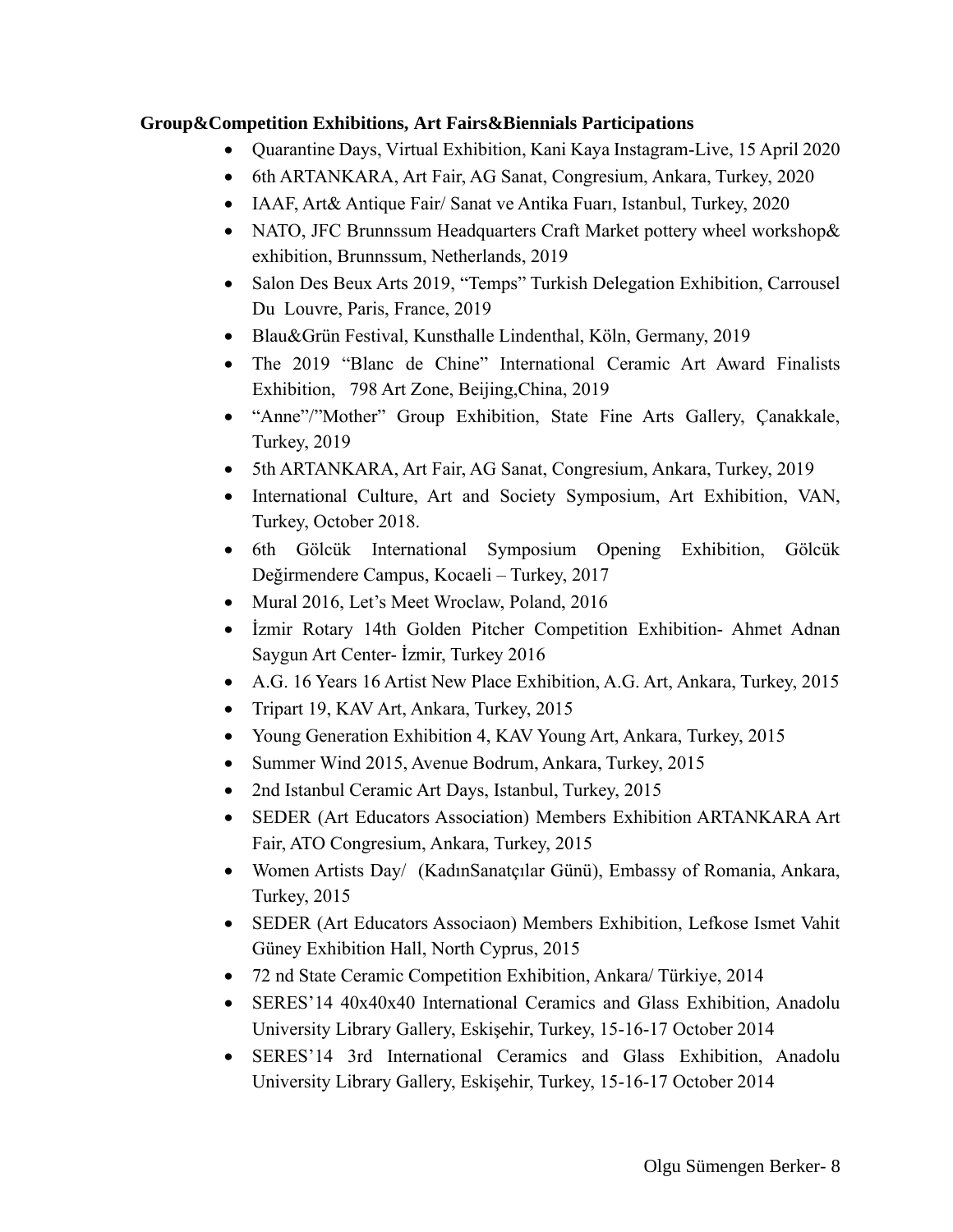- 3rd World Conference on Design, Arts and Education DAE-2014- SEDER Exhibition, Royal Princess Hotel Conference Center , Dubrovnik, Croatia, 2014
- İzmir Rotary 13th Golden Pitcher Competition Exhibition- Ahmet Adnan Saygun Art Center- İzmir, Turkey, 2014
- 8.Eskişehir Tepebaşı Municipality Terra Cotta Symposium Ceramic Exhibition, Eskişehir, Turkey, 2014
- Vth International Marsyas Culture Art and Music Festival "Voice of Ceramic" Exhibition, Dinar, Afyonkarahisar, Turkey, 2014
- 1st International Contemporary Ceramic Exhibition, Bolu, Turkey, 2014.
- Associacion of Educators Memeber's Exhibition, Ankara University Morphology Department, Ankara, 2014
- "1", Ark Art, İstanbul, Turkey, 2014
- "Art Small, Young Generation Exhibition" KAV Art, Ankara, Turkey, 2013
- "At Dumlupınar" Exhibition, Dumlupınar University Art Gallery, Kütahya, Turkey, 2013
- "EgeArt Young Art Competition Exhibition", International İzmir Fair Area State Painting and Sculpture Art Gallery, İzmir, Türkiye, 2013
- 23 rd International Artist İstanbul Tüyap Art Fair- Aysel Gözübüyük Art Gallery, Beylikdüzü, İstanbul, Türkiye, 2013
- "Ekim Geçidi"(October Walkway), Contemporary Arts Center, Ankara, Türkiye,2013
- Summer Group Exhibition, KAV Art, Ankara, Türkiye,2013
- 3rd Gölcük Internatiınal Symposium Opening Exhibition, Gölcük Türkiye, 2013
- 2nd World Congress of Art Design and Education SEDER Exhibition, Ion Minchu Faculty of Architecture- Bucharest- Romenia, 2013
- 2.nd International İzmir Biennal of Art, İzmir Türkiye, 2013
- "Yenilenme" (Regeneration), Cankaya University Central Campus, Library exhibition Hall, Ankara, 2013
- "Tripart IV" KAV Art, Ankara, Türkiye,2013
- "Kış Karma Sergisi" (Winter Group Exhibition) Bahariye Art Gallery, İstanbul, Türkiye, 2013
- 22th Artist İstanbul Tüyap Art Fair- Aysel Gözübüyük Art Gallery, Beylikdüzü , İstanbul, Türkiye, 2012
- Çağ-Sav Ankart Art Fair- Aysel Gözübüyük Art Gallery, Contemporary Arts Center- Ankara, Türkiye, 2012
- Izmir Rotary 12th Golden Pitcher Competition Exhibition- Painting and Sculpture Museum- İzmir, Türkiye, 2012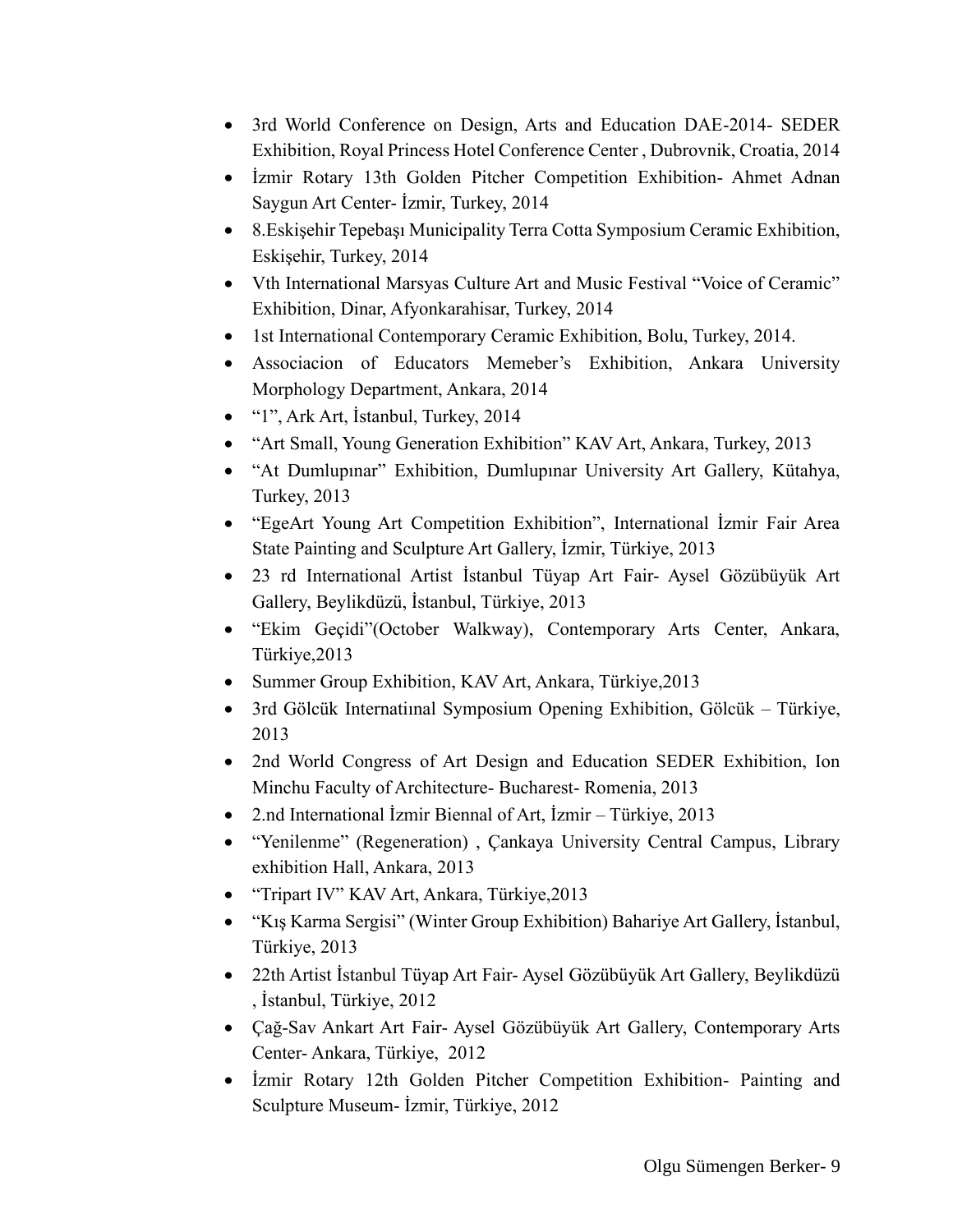- Çankaya University KADUM Women's' Day Fine Arts Exhibition, Çankaya University, Common Area, Ankara, 2012
- "Küçük İşler, Genç Kuşak Sergisi" (Art Small, Young Generation Exhibition) KAV Art, Ankara, Turkey, 2012
- "Ekim Geçidi"(October Walkway), Contemporary Arts Center, Ankara, Türkiye. 2012
- "Genç Kuşak Segisi I" (Young Generation 1) KAV Art, Ankara, Turkey, 2012
- "Kocatepe Sanat Buluşması" (Kocatepe Art Gathering) Afyon Kocatepe Üniversity Atatürk Congress Center Exhibition Hall, Afyonkocatepe, Türkiye, 2012
- Associacion of Educators Memeber's Exhibition Mudurnu Silk Road Culture Art and Tourism Festival, Mudurnu City Museum, Mudurnu, Turkiye, 2012
- Hüseyin Özçelik and Students Ceramic Exhibition, Çankaya University, Common Area, Ankara, 2012
- Çankaya University KADUM(Women Studies and Research Center), World Women's Day Plastic Arts Exhibition, Çankaya University, Common Area, Ankara, 2012
- Hacettepe University Graduate and Post-Graduate Ceramic Students Group Exhibition Hacettepe University, Fine Arts Faculty Art Gallery, Ankara, Türkiye, 2011
- Kibele Group Exhibition, Çankaya University, Ankara/ Türkiye, 2011
- Haydarpaşa Haydarpaşa Group Exhibition, Parme Art Gallery, Ankara, Türkiye, 2010
- "Respect to Republic and Atatürk" Group Exhibition, Çankaya University, Ankara, Türkiye, 2010
- 19th Artist İstanbul Tüyap Art Fair- Aysel Gözübüyük Art Gallery, Beylikdüzü , İstanbul/ Türkiye, 2009
- Çağ-Sav Ankart Art Fair- Aysel Gözübüyük Art Gallery, Contemporary Arts Center- Ankara/ Türkiye, 2009
- Hacettepe University, Fine Arts Faculty Building opening exhibition, Hacettepe University, Fine Arts Faculty Art Gallery, Ankara, Türkiye 2009
- International VIIth Ceramic Congress Juried Ceramic Exhibition, Afyonkocatepe University, Afyonkocatepe, Türkiye, 2008
- "Journey" Art Instructors Association Exhibition, Mustafa Ayaz Culture Center, Ankara,Türkiye, 2008
- 69. State Ceramic Competition Exhibition, Ankara, Türkiye, 2008
- Olgu Sümengen and Tekin Koçan Exhibition, Uludağ University Art Gallery, Bursa/ Türkiye, 2008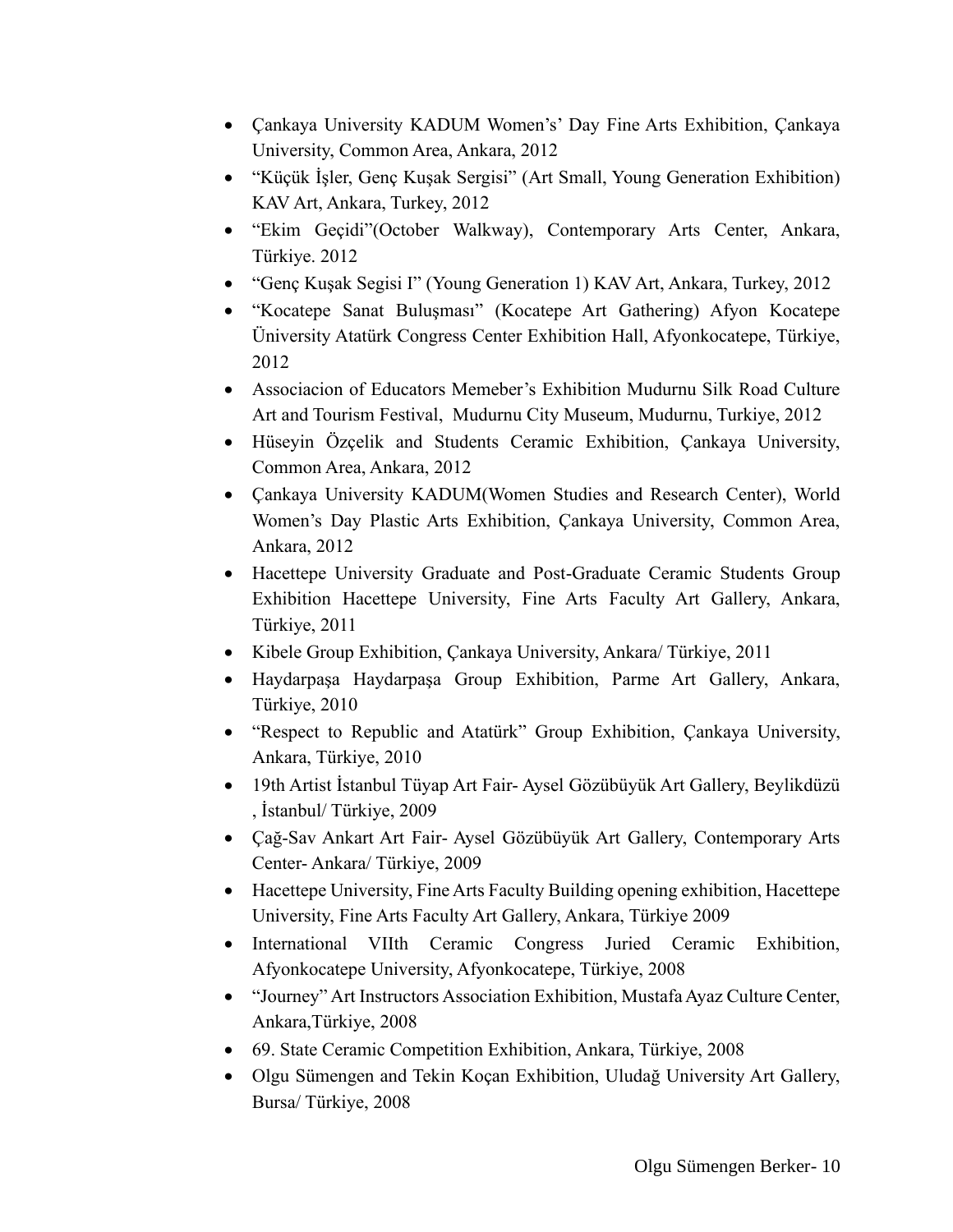- 10th İzmir Rotary Golden Pitcher Competition Exhibition- Painting and Sculpture Museum- İzmir, Türkiye, 2008
- Çağ-Sav Ankart Art Fair, Aysel Gözübüyük Art Gallery, Contemporary Arts Center- Ankara, Türkiye, 2008
- Contemporary İstanbul Art Fair, Ares Art Gallery, Lütfi Kırdar Congress and Culture Center- İstanbul, Türkiye, 2007
- "Red" Group Exhibition- Lale Ataman Art Gallery Ankara, Türkiye, 2007
- La Ramla "Associacion de Artesanos Alfareros LaRambla" Ceramic Competition Exhibition- La Rambla- Cordoba, Spain, 2007
- 67th State Ceramic Competition Exhibition, Ankara, Türkiye, 2006
- "Muammer Çakı is with us" Ceramic Exhibition- Municipality Fine Arts Gallery-Eskişehir, Türkiye, 2006
- From Melita to Battalgazi Archeology-Culture and Art Days, Group Exhibition- Malatya/ Türkiye, 2006
- Ürgüp Municipality United Nations Women Summit and Vintage Fest Group exhibition, Ürgüp, Nevşehir,Türkiye2006
- İzmir Rotary Golden Pitcher Competition Exhibition- State Painting and Sculpture Museum, İzmir, Türkiye, 2006
- "1000+1" Painting Exhibition Bayburt, Türkiye, 2005
- "35 Artist 70 Artwork-1", Çekirdek Sanat İstanbul, 2005
- "T.R.T. 2. Painting and Ceramics Competition Exhibition", Ankara, İstanbul, İzmir, Türkiye, 2003
- Muammer Çakı International Ceramics Competition Exhibition /Eskişehir/ Türkiye, 2003
- Zehra Çobanlı and Graduate Students Group exhibition, Eskişehir Municipality BSM, Eskişehir/ Türkiye, 2002
- 62. State Ceramic Competition Exhibition, Ankara/ Türkiye, 2001
- "TRT 1. Painting and Ceramics Competition Exhibition", Ankara, İstanbul, İzmir-Turkey, 2001
- "Installation Group Exhibition", Anadolu University Fine Arts Faculty Exhibition Hall, Eskişehir, Türkiye, 2001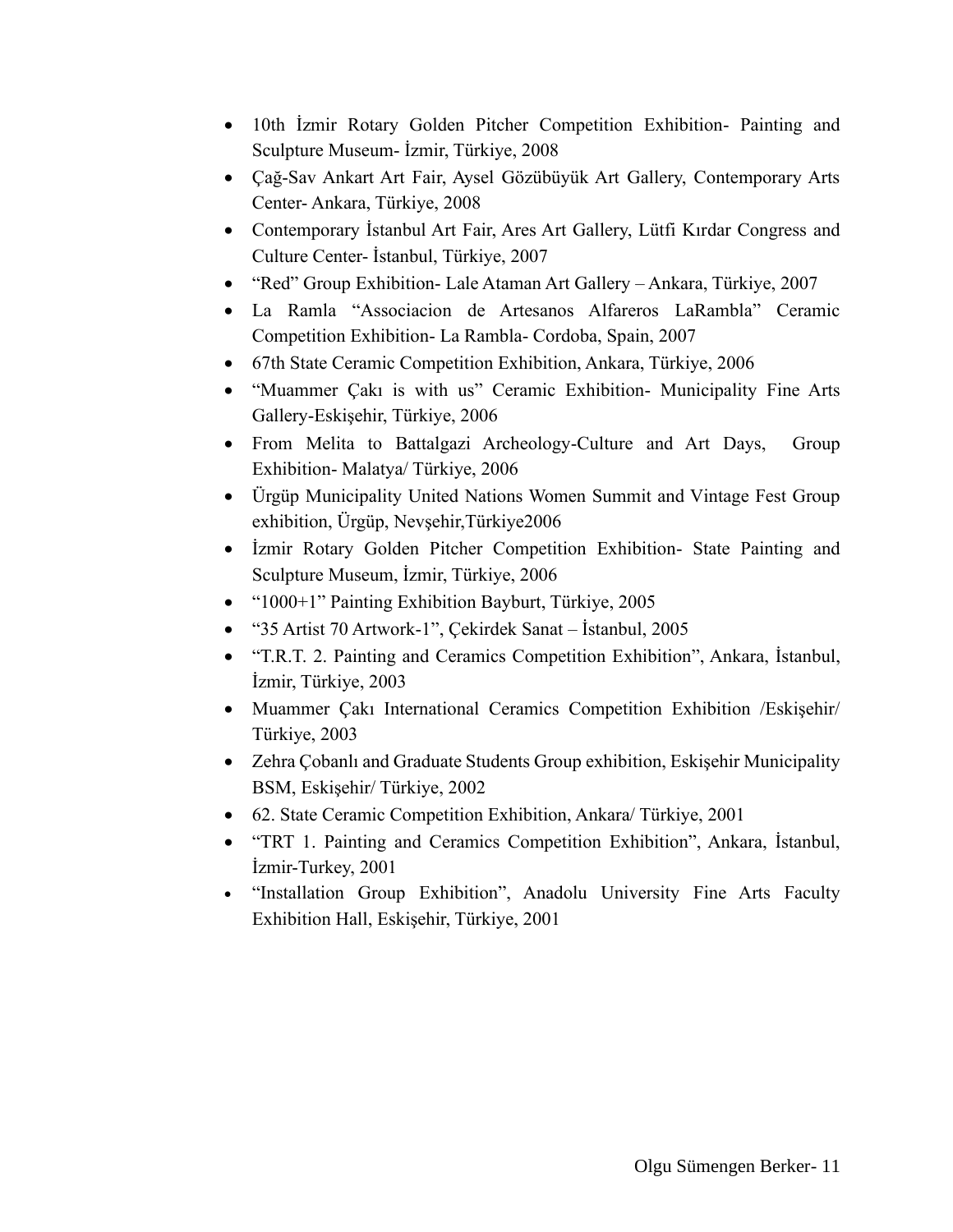**Dissertation**, Hacettepe University, Institute of Fine Arts, Ankara, Turkey 2012 Advisor: Prof. Candan Terwiel

• **"Sanatta Osteoporoz" (Osteoporosis in Art),** Proficiency in Art Study Report

**Master Thesis**, Anadolu University Institute of Fine Arts, Eskişehir, Turkey 2004 Advisor: Asst. Prof. Ekrem Kula

• **"Gözboncuğu Renklerinin Seramik ve Cam Tasarımında Kullanımı" (Usage of Eyebead Colors in Ceramic and Glass Design),** Master Thesis

#### **PUBLICATIONS**

#### *Book chapter*

SÜMENGEN BERKER, O., "*Sample Analysis of Figurative and Abstract Ceramic Sculptures*", Is it Real? Structuring Reality by Means of Signs, UK: Cambridge Scholars Publishing, 2016.

#### *Journal Publications*

- SÜMENGEN BERKER, O., OKUR TOLUN, E., "Two Different Views from the Same Window: One to the Inside and the Other to the Outside", Studio Potter, Women in Ceramics Vol. 45 No. 1, Winter-Spring 2017
- DIZDAR TERVIEL,C., SÜMENGEN BERKER O., Proficiency in Art (PhD) "Education in Hacettepe University Faculty of Fine Arts Department of Ceramic", Procedia - Social and Behavioral Sciences vol. 191, Doi: 10.1016/j.sbspro.2015.04.560, 2015, pp. 1897-1902
- SÜMENGEN BERKER O., "Architecture and Ceramics". Procedia Social and Behavioral Sciences vol.191, Doi: 10.1016/j.sbspro.2015.04.645, 2015, 2015, pp. 291- 295.
- SÜMENGEN BERKER O., "Traces of the Ancient". Global Journal on Humanites & Social Sciences, Onlinevol.1, 2015, pp.283-288.
- MEMIKOGLU I., SÜMENGEN BERKER O., TOLUN, F. "Experience with clay in the basic design Education"., Global Journal on Humanities and Social Sciences, online vol.1, 2015, pp. 221-226.
- SÜMENGEN BERKER O., "Osteoporotic Ceramic Figures As a New Approach to Art and Life". Ceramics-Technical vol. 36, 2013, pp. 24-27.
- SÜMENGEN O., "Çağdaş Seramik Sanatı"(Contemporary Ceramic Art), WOMAG Görsel Sanatlar Dergisi (WOMAG Visual Arts Journal), vol. 12, 2007, pp.142-152.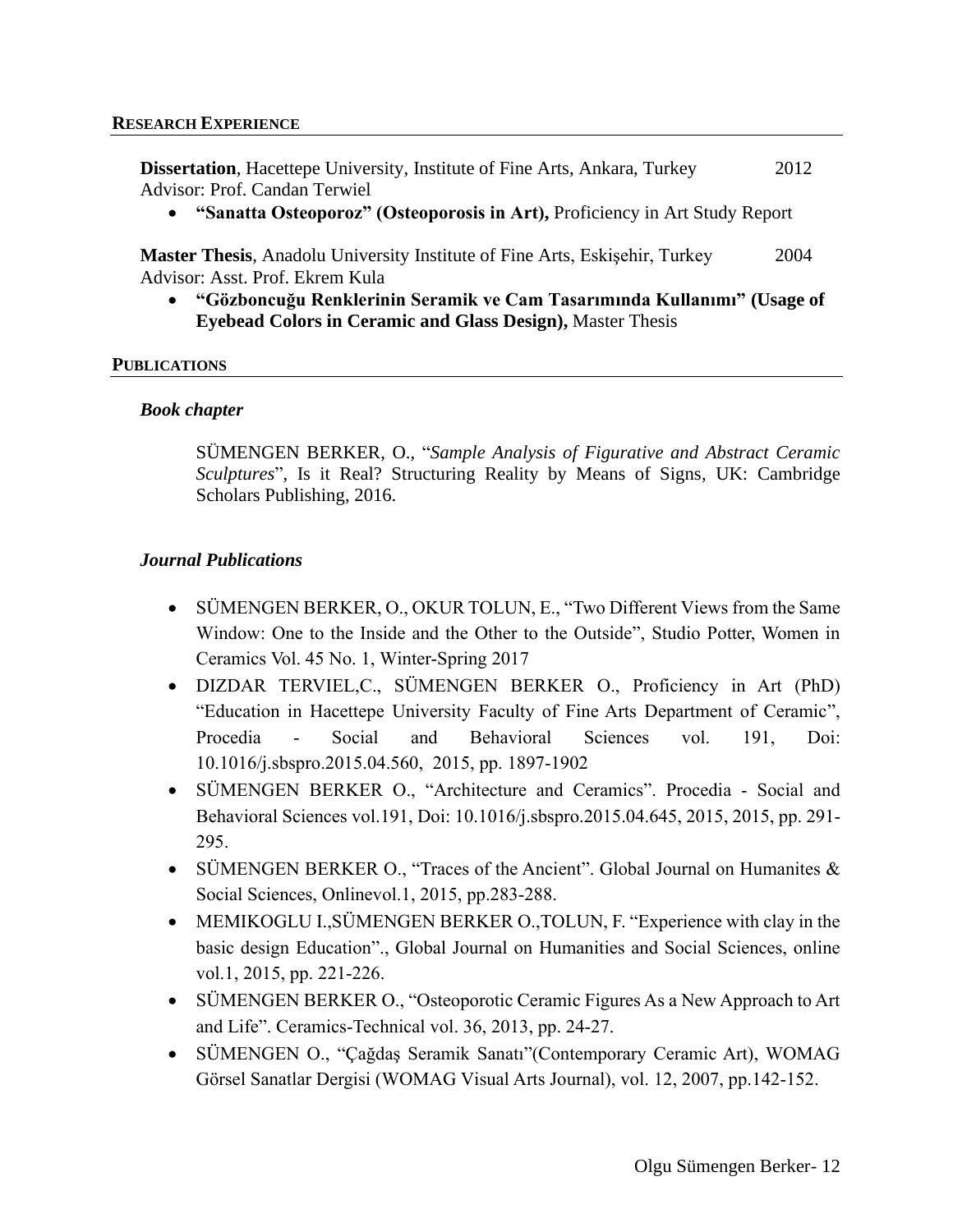## *Conference Papers*

(Peer-Reviewed)

- SÜMENGEN BERKER, O.,TOLUN, E. F., Çömlekçi Tornasında Figür Denemeleri Üzerine Yorumlar.(Figurative Interpretations on Pottery Wheel) Proceedings of 8. International Eskisehir Terracotta Symposium, 2014, pp.69-80.
- GENC, S., BASKIRKAN, H., ATAY, C.,ONARAN, E., SUMENGEN, O., (2002) "Hashas,Tütün, Zeytin, Mısır Koçanı ve Saman Küllerinin Kırmızı Pisen Bünyelerde Sır Içinde Kullanımının Arastırılması (1000 0C)". (Research on Usage of Ashes of Opium, Tobacco, Olive, Corncob and Chaff in Glaze Body on Red Clays (1000 C), Proceedings of 2. International Eskisehir Terracotta Symposium, Sep. 2002, pp. 334- 339.
- SÜMENGEN BERKER, O., "Gözboncugunun Artistik Terracotta Formlarda Tasarım Elemanı Olarak Kullanımı."("Usage of Eye bead as an Element of Design in Artistic Terracotta Forms") Proceedings of 3. International Eskisehir Terracotta Symposium, 2003, Aug 2003,pp. 122-126.

### **PRESENTATIONS AND SEMINARS**

#### **Paper Presentations**,

- Soyut ve Figüratif Seramik Heykelin Çözümlenmesine Dair Örneklem. ("Sample Analysis of Figurative and Abstract Ceramic Sculptures"), Is it Real? International Semiotic Conference, Çankaya University, 2013.
- Architecture and Ceramics, 2nd World Conference on Art Design and Education, 2013.
- Proficiency in Art (PhD) Education in Hacettepe University Faculty of Fine Arts Department of Ceramic. 2nd World Conference on Art Design and Education, 2013.
- Experience with Clay in the Basic Design Education. 3rd World Conference on Design, Arts and Education DAE-2014
- Traces of the Ancient. 3rd World Conference on Design, Arts and Education DAE-2014

## **Seminars,**

- "Mimari Seramikler" (Architectural Ceramics) Çankaya University, Faculty of Architecture Department of City And Regional Planning. October 2017
- "Çağdaş Seramik Sanatı" (Contemporary Ceramics) Çankaya University Faculty of Architecture Monday Seminars, 12 Nov. 2012.
- "Mimari Seramikler"(Architectural Ceramics) Çankaya University Faculty of Architecture Tuesday Seminars, 15 May 2012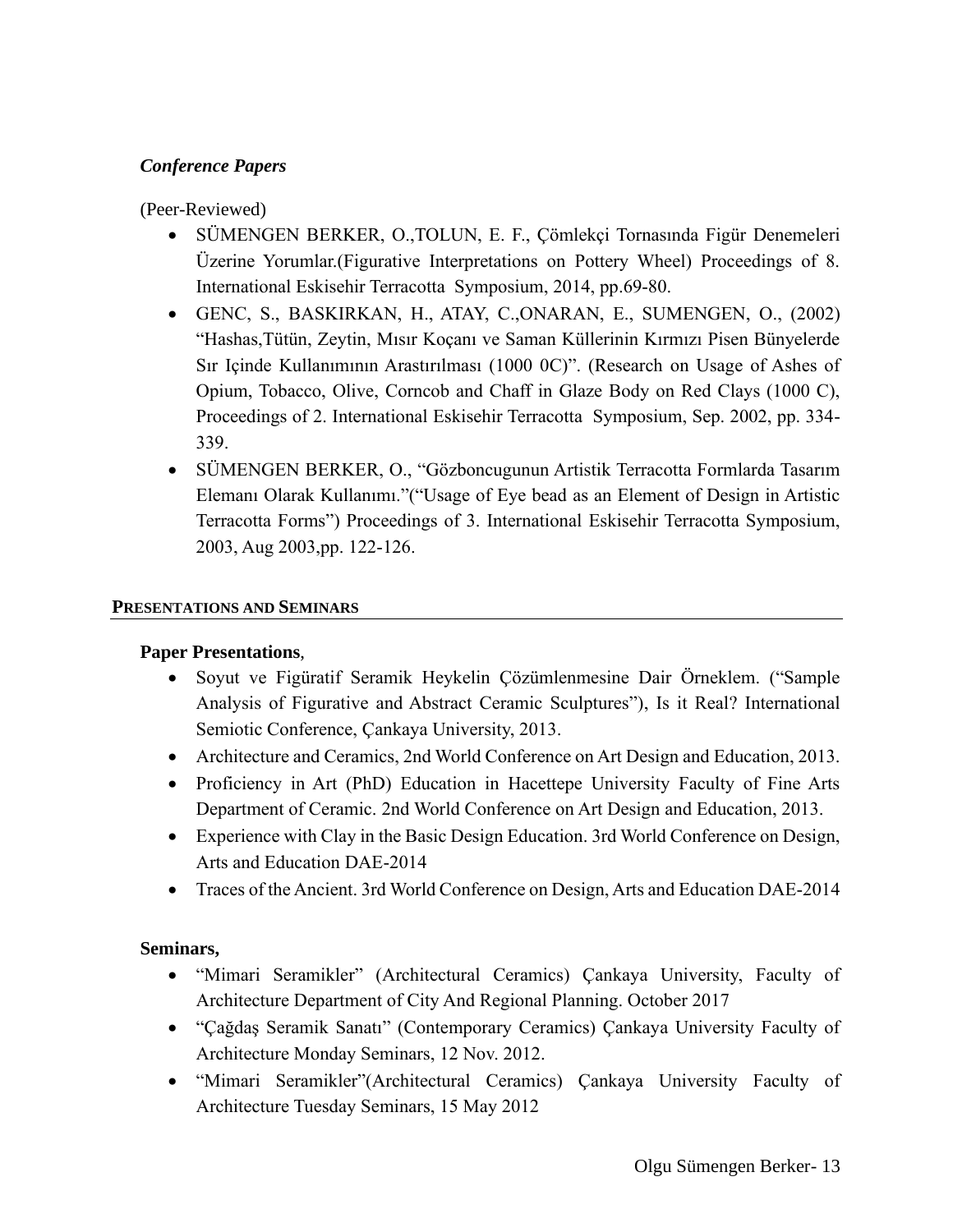- "Çağdaş Seramik Sanatında Figür" (Figure in Contemporary Ceramic Art), Hacettepe University Faculty of Fine Arts, 2009
- "Seramikte Figür" (Figure in Ceramics), Çankaya University, Inter-Curricular Courses Department, 2008

#### **JURY PARTICIPATIONS**

#### **Academic Juries,**

Participated in,

Hacettepe University, Institute of Fine Arts, Department of Ceramic

- Competency in art Dissertation Tracking and Final Juries
- Master Thesis Final Juries

\*Formal Documents and Names of the students and Title of the thesis can be provided upon request.

## **Art competition Juries,**

- "Benim Mahallem" (My District), Photography Competition, Çankaya University Department of City and Regional Planning, Jury Member, 2017
- Photography Competition, Çankaya University Department of City and Regional Planning, Jury Member, 2016
- "İç Mekanda Işık ve Gölge" (Light and Shadow in Interior Space) Photography Competition, Çankaya University Department of Interior Architecture, Jury Member, 2014
- "Ankara Kentinin Sorunları ve Geleceği" (Problems and Future of Ankara City), Photography Competition, Çankaya University Department of City and Regional Planning, Jury Member, 2014
- "Türkiye'de Kadın Olmak" (To Be a Woman in Turkey) Çankaya University KADUM 8 March World Women's Day Photography Competition, Jury Member, 2011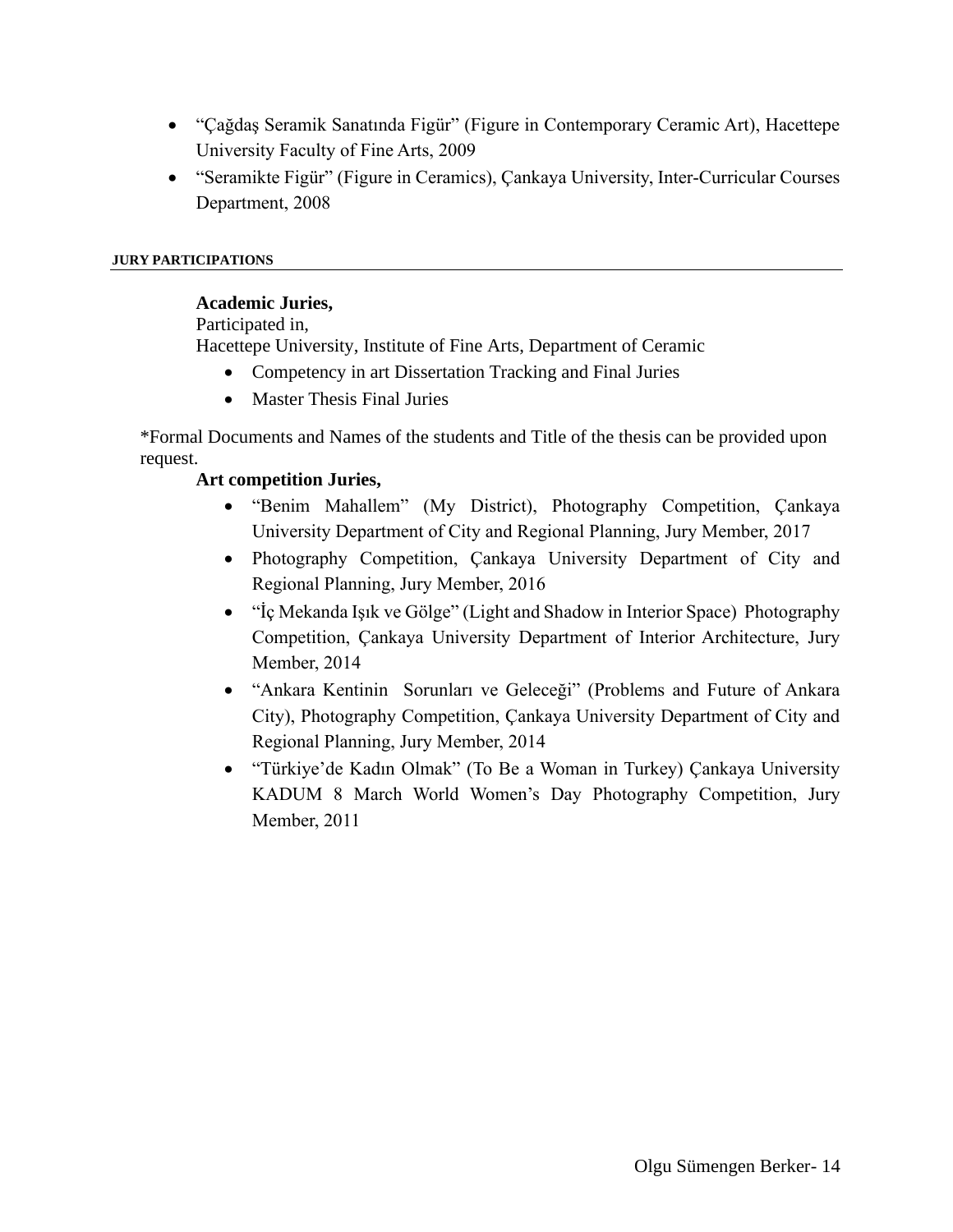#### **PUBLICATIONS INCLUDING MY ARTWORK**

- Onur Erman, D., Antik Çağdan Günümüze Seramik Kültürü ve Sanatında Doğurganlık Kavramı, Sanat ve Tasarım Dergisi, [Issue 24,](https://dergipark.org.tr/en/pub/sanatvetasarim/issue/51009) 2019, pp. 143 – 169
- Özener, N., "Olgu Sümengen Berker", Arkadaş Ankara Culture and Art Activities Guide , Ankara 2013.
- Bakla,E., "100 Tile and Ceramic Artists of İstanbul", İstanbul Municipality Culture Cooperation Publications, p. 196, İstanbul, 2010.
- Uludağ, K., "Deified Ceramic Forms", Çankaya Gündem, Jan-Apr 2007, issue 27, p,68
- Okur Tolun, E., "Woman From Prehistory to Contemporary" Çankaya Gündem, Oct 2005, issue 23,p,24
- Galerie Boehner 20th Anniversary Catalogue , 2015
- AG Sanat 15th Anniversary Catalogue, 2014

#### **PROFESSIONAL AFFILIATIONS**

Uluslararası Plastik Sanatlar Derneği UPSD, AIAP, 2004-Present Member

Sanat Eğitimcileri Derneği (SEDER), Association of Art Educators, 2008-Present Member

Çankaya University, KADUM (Gender Studies and Research Center) 2011 - 2017 Board member

Turkish Ceramic Society TSD Member

#### **LANGUAGES**

**Turkish:** Native Language

**English**: Fluent

**German**: A2 level, still learning